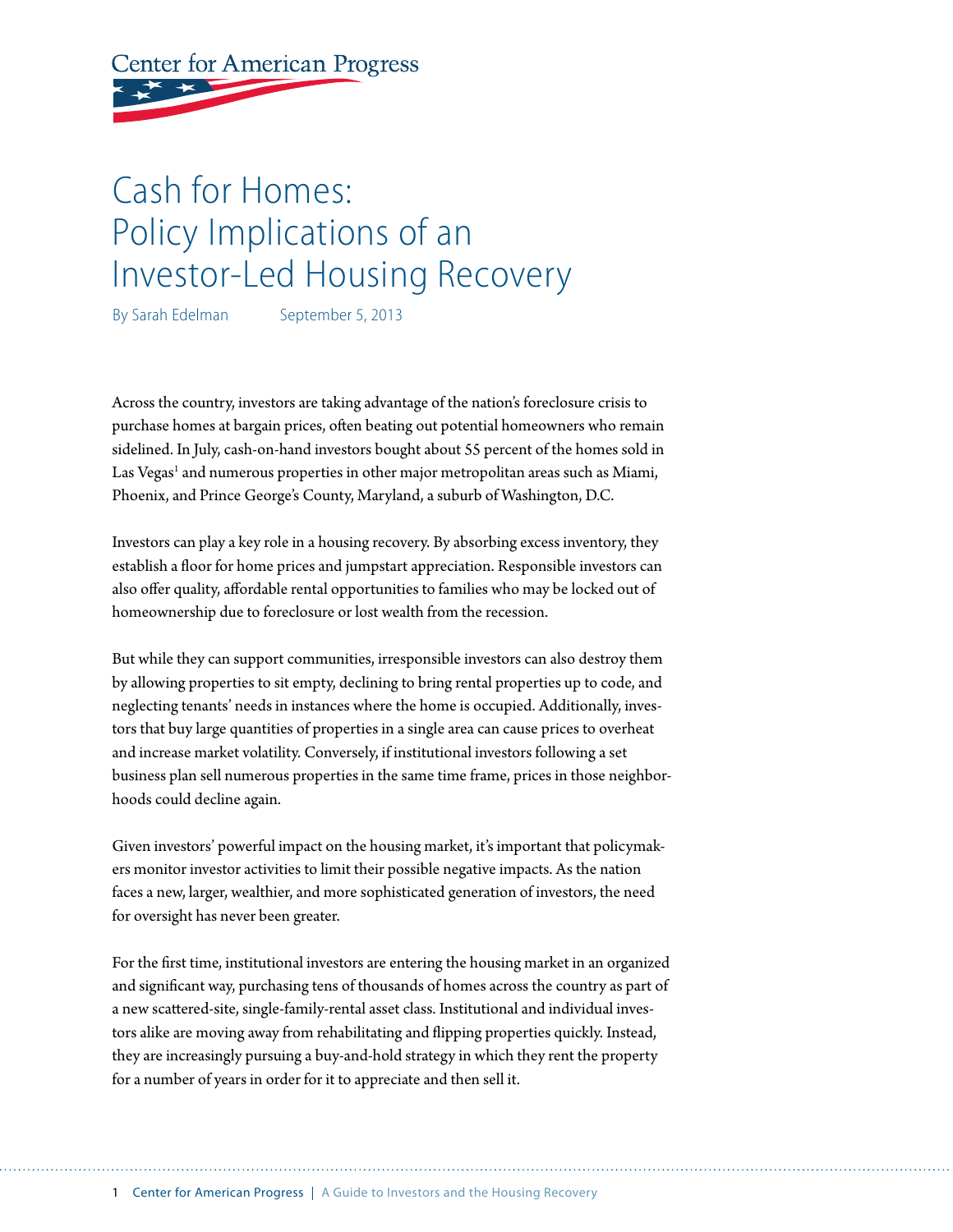Although this sector is relatively small, analysts expect that the new class of rentals will grow into a \$100 billion industry in the coming years.2 Indeed, *The Wall Street Journal* reports that Deutsche Bank may soon begin selling securities backed by rental payments from properties owned by institutional investors.<sup>3</sup> Such an innovation will propel this industry's growth even more.

To ensure that investment activity in the housing market is socially and economically productive, we must examine investment trends and their possible impacts on communities and the economy.

It is also important to consider the implications of a housing recovery built primarily on investor-owned properties as opposed to homeowners. Investors alone—even if they act responsibly—cannot build a robust, long-lasting housing recovery. As research firm CoreLogic said in a market report last month, "Going forward, continued U.S. housing market recovery depends on trade-up and first-time homebuyers replacing cash buyers."4 Our nation urgently needs housing finance reform to get the mortgage market working again for qualified borrowers.

## Profile of investors: The who, where, and how

It is not unusual for investors to buy inexpensive properties after a housing downturn. In fact, investors are often the first buyers to return to the housing market. This time around, however, we see a heavy volume of investment and a broader range of investors seizing on low home prices.

In addition to the so-called mom-and-pop investor—an individual who may own a handful or even dozens of properties—institutional investors such as hedge funds; private equity firms; real-estate investment trusts, or REITs; and other corporate entities are flocking to the market. These groups are funded primarily by private investors and are also increasingly accessing cheap capital from banks to fund their purchases.<sup>5</sup>

Institutional investors may buy distressed properties at any point along the foreclosure pipeline. They buy real-estate-owned or bank-owned properties that have completed the foreclosure process, and they also purchase homes at foreclosure auctions and trustee sales. They buy properties through short-sales<sup>6</sup>—which take place when a lender allows a homeowner to sell his or her home for less than the amount of the mortgage owed and by purchasing portfolios of distressed notes from servicers.7 Now, investors appear to be broadening their footprint by also buying nondistressed homes, according to new research from CoreLogic.8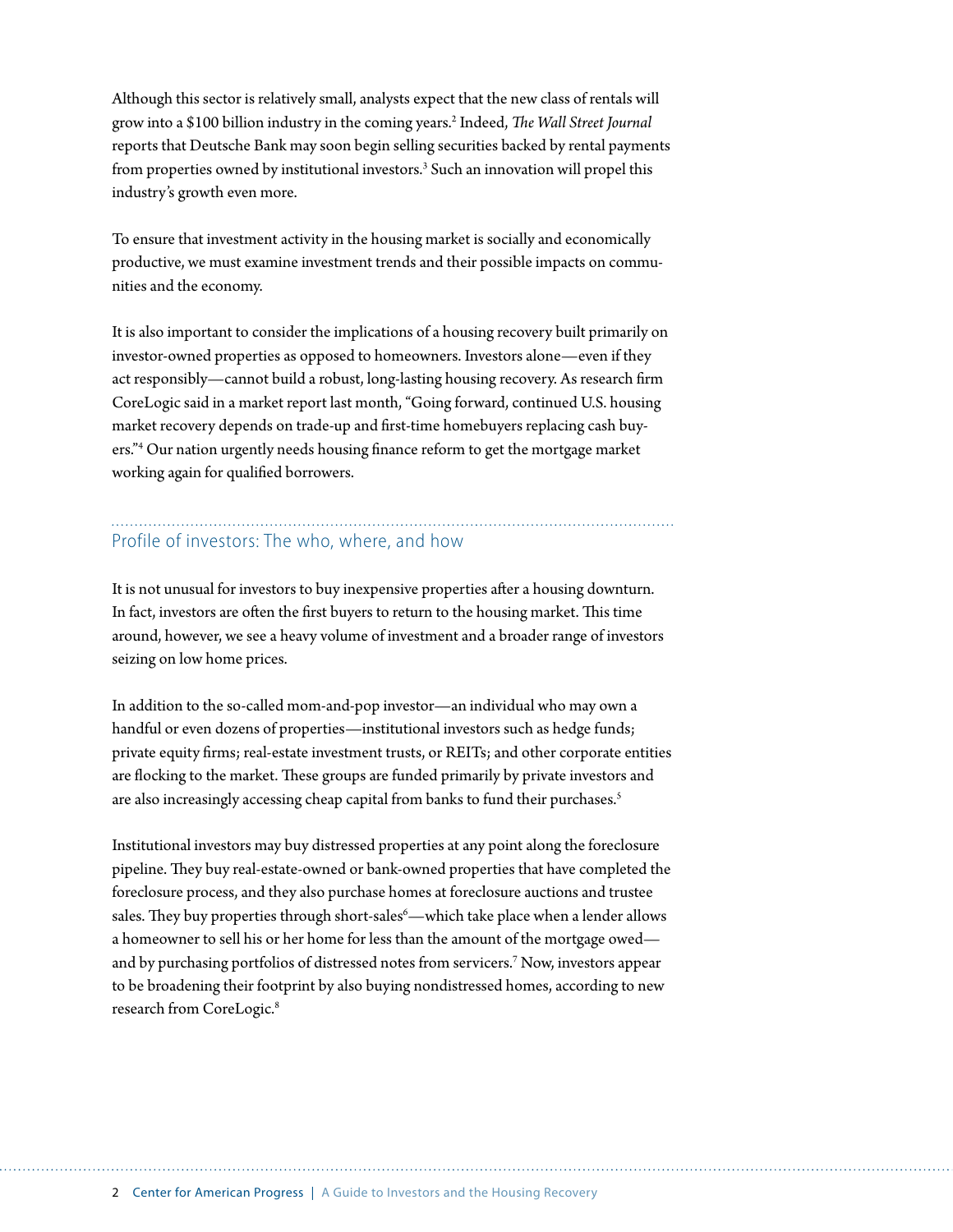Institutional investors such as the Blackstone Group L.P. are also working with financial institutions to create new securities based on rental payments from investor-owned homes.9 If the market for these securities grows, institutional investors will be able to access more capital and buy more properties to convert to rental homes, which would fuel demand for investor-owned homes and may make it more lucrative for a mortgage holder to sell or foreclose on homeowners rather than keep them in their homes. These transactions would occur outside the reach of a regulatory structure that oversees mortgages, not cash purchases.

While relatively small compared to the \$18.5 trillion housing market, $^{10}$  institutional investors have spent more than \$17 billion in recent years.<sup>11</sup> Even as rising home prices are apparently cooling interest among some leading institutional investors, policymakers should continue to pay attention. Their purchases, which have been targeted in specific metropolitan areas,<sup>12</sup> could make a significant impact on local markets and neighborhoods.13

Depending on the type of investor and the market conditions within the city and region of the purchase, investor purchases of distressed homes look wildly different.

#### **Institutional investor at a glance**

#### **Silver Bay Realty Trust Corp.**

*A real-estate investment trust*

#### **Headquarters:** Minnesota

**Leadership:** The CEO is David Miller, former U.S. Treasury Department official and Goldman Sachs executive.

**Mission:** The company acquires distressed single-family properties, manages their renovation and maintenance, and leases the homes for rental income and long-term capital appreciation. It became a publicly owned company in December 2012, when it raised \$245 million at its initial public offering, which it used to buy more homes.<sup>14</sup>

**Method:** Silver Bay Realty Trust Corp., or SBRT, acquires properties through foreclosure auctions, online auctions, and brokers.

**Status:** SBRT has acquired more than 75 percent of its portfolio since March 2012.<sup>15</sup> By December 2012, it held 2,540 single-family properties.<sup>16</sup> As of May 2013, it held 5,370 homes.<sup>17</sup>

**Property management:** In-house and subcontracted management

#### **Summary of primary holdings:**<sup>18</sup>

| <b>Location</b> | <b>Properties</b> | <b>Total percent of portfolio</b> |
|-----------------|-------------------|-----------------------------------|
| Phoenix, AZ     | 1,276             | 28%                               |
| Tampa, FL       | 897               | 20%                               |
| Atlanta, GA     | 785               | 17%                               |
| Northern CA     | 372               | 8%                                |
| Las Vegas, NV   | 277               | 6%                                |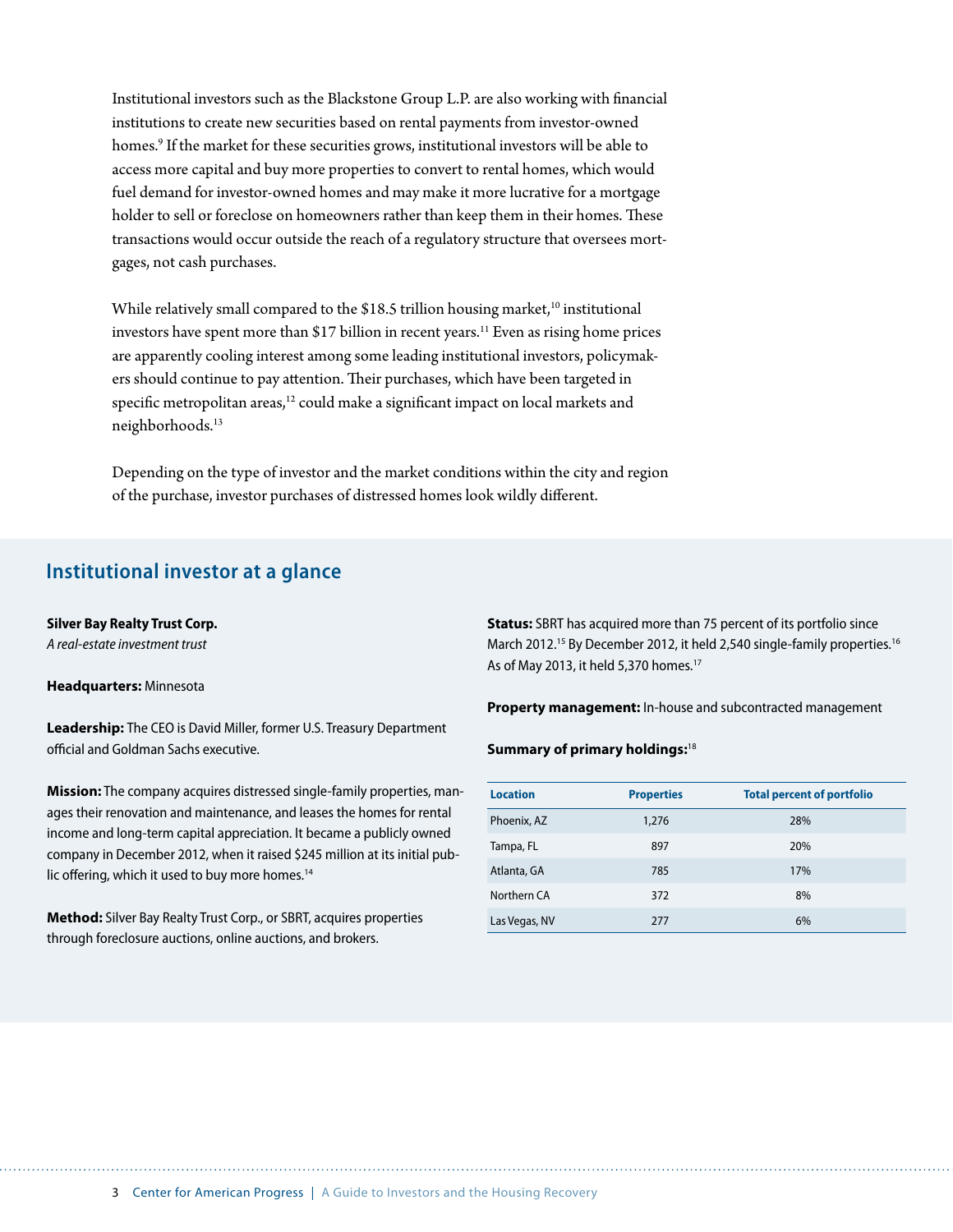#### Investor geography

For the most part, institutional investors have been drawn to the cities that were hit the hardest by the foreclosure crisis but are best positioned to recover, such as Miami, Phoenix, Las Vegas, and Atlanta.<sup>19</sup> Blackstone has already invested \$4.5 billion<sup>20</sup> in purchases already—the firm's rental arm, Invitation Homes, scooped up 1,380 homes in Atlanta in one day this April, according to a CNBC report.<sup>21</sup>

However, despite news headlines, every investor is not armed with millions of dollars in capital. Individual investors buying fewer than 10 properties are still driving the majority of investor purchases in many areas. In investor-saturated Miami-Dade County, Florida, for instance, small and individual investors purchasing fewer than 10 properties made about two-thirds of real-estate-owned, or REO, investor purchases, according to the New York University Furman Center for Real Estate and Urban Policy.<sup>22</sup> Also, researchers say that smaller investors, rather than institutional investors, are playing a more prominent role in local markets such as Fulton County, Georgia; Cuyahoga County, Ohio; and San Diego and Oakland, California.23

In recent years, investors of all kinds have shown interest in harder-hit counties or neighborhoods within strong metropolitan areas. For instance, investors purchased 42 percent of all foreclosed properties in Oakland between 2007 and 2011, according to a study by the Urban Strategies Council.<sup>24</sup> Approximately one-third of home purchases in Prince George's County, Maryland, last year were made in cash, presumably by investors, according to *The Washington Post*. 25 Investing in these areas offers investors an opportunity to buy at low prices, attract renters who want to live in these metropolitan areas, and sell when prices rise.

However, investment is not limited to the Sun Belt and thriving metropolitan areas. Individual investors are also picking up properties in distressed, primarily low-income neighborhoods in Rust Belt cities such as Detroit and Cleveland.26

#### Investor strategies

Just as there are many different kinds of investors, strategies for managing these investments also vary depending on local market conditions and investors' strategies. Investors may adapt their behavior depending on the existing opportunities and limitations within a given market. If home prices are rising quickly enough for investors to earn a profit by reselling the property in the short term, investors may be more likely to sell quickly. If home prices are stunted but the rental market is strong, the investor may choose to rent until prices recover. The amount of profit they can earn on a property may also determine how much they will invest in maintenance and upkeep.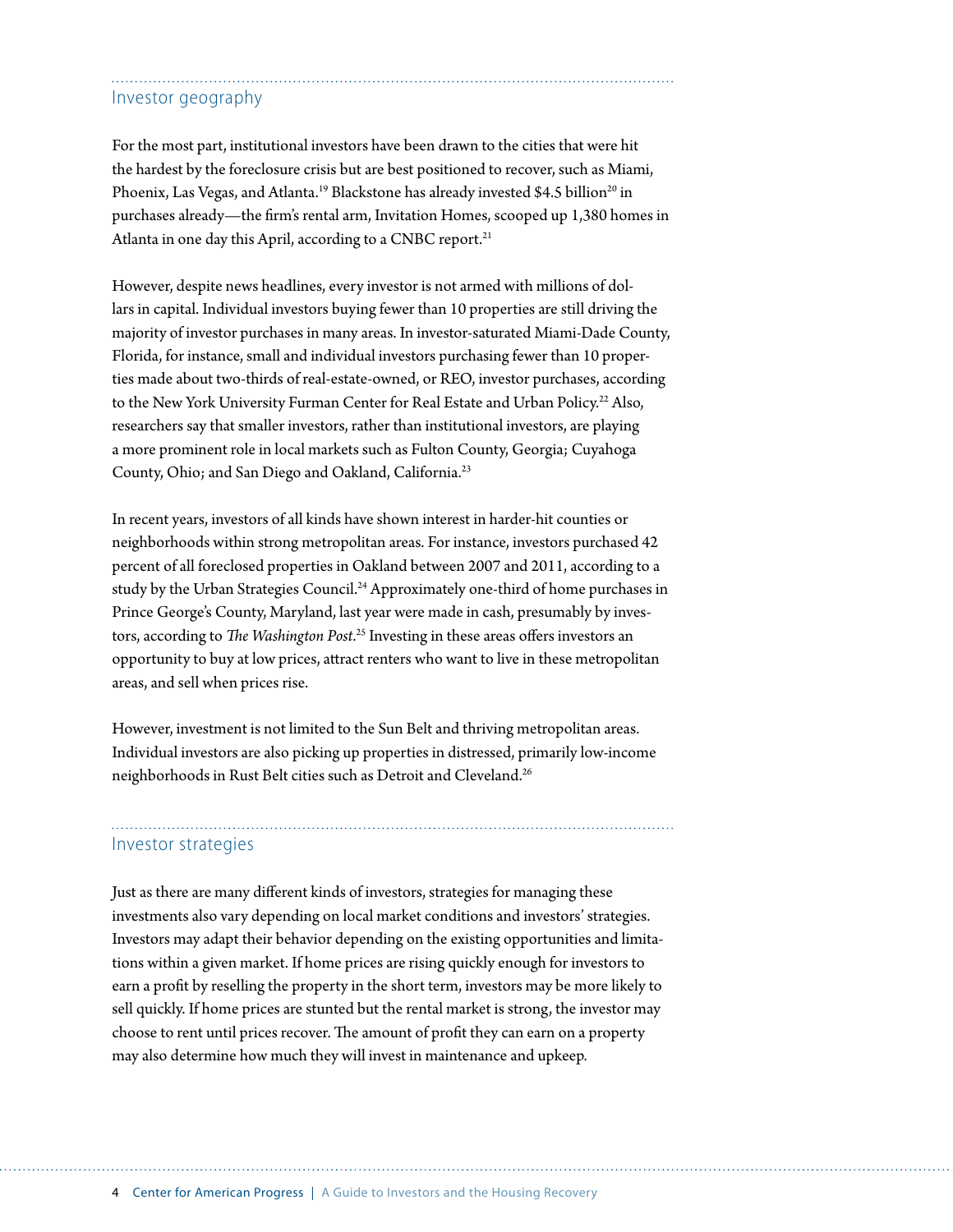Alan Mallach, a senior fellow at the Brookings Institution, has conducted extensive research on private investor behavior and has created a typology to classify the most common investor strategies within the two general buy-to-sell and buy-to-hold camps.<sup>27</sup> This section draws on Mallach's framework to characterize investment patterns across the country.

#### 'Buy to sell'

According to Mallach, most prominent investors in the buy-to-sell camp "flip" a home that is, buy and quickly sell it for a higher price without ever renting it. In the mid-2000s, as the housing bubble grew, flipping was a common investment strategy.<sup>28</sup>

Although far less common today, flipping has not disappeared. The number of houses bought and sold within six months increased by 12 percent in 2011 and continued to increase slightly in 2012, with investors earning \$37,375 in profit on average on each transaction.29 In Oakland, Community Fund LLC, a company purchasing bank-owned homes, earned an average gross gain of \$70,721 on the 120 properties it flipped in  $2011<sup>30</sup>$  In California, flipping has returned to the levels not seen since the housing-market bubble of the early 2000s.<sup>31</sup>

If an investor rehabilitates a property well and does not unduly inflate prices, flipping can be an important part of revitalizing distressed housing stock. On the other hand, flippers that drive up prices by reselling dilapidated properties without making any substantive changes or repairs can contribute to the further deterioration of the housing stock.

#### 'Buy to hold'

In today's housing market, many investors are taking a buy-to-hold approach. With this strategy, an investor buys single-family homes at low prices and converts them to rentals with the plan of renting them until the market improves or for a specified period of time, such as three or five years. Morgan Stanley expects this market to grow from \$17 billion to \$100 billion in the coming years.<sup>32</sup>

Market conditions often affect how well investors maintain these rental units. Investors that do not believe they can earn enough through the rental payments or resale to cover maintenance and rehabilitation costs, for instance, may be less likely to take good care of their properties.33 And in some markets, there are easy, low-cost alternative paths to profit. In Detroit, for instance, an investor can turn a profit in just a few years by buying low, renting the property with little maintenance, and dodging taxes—as is common.<sup>34</sup>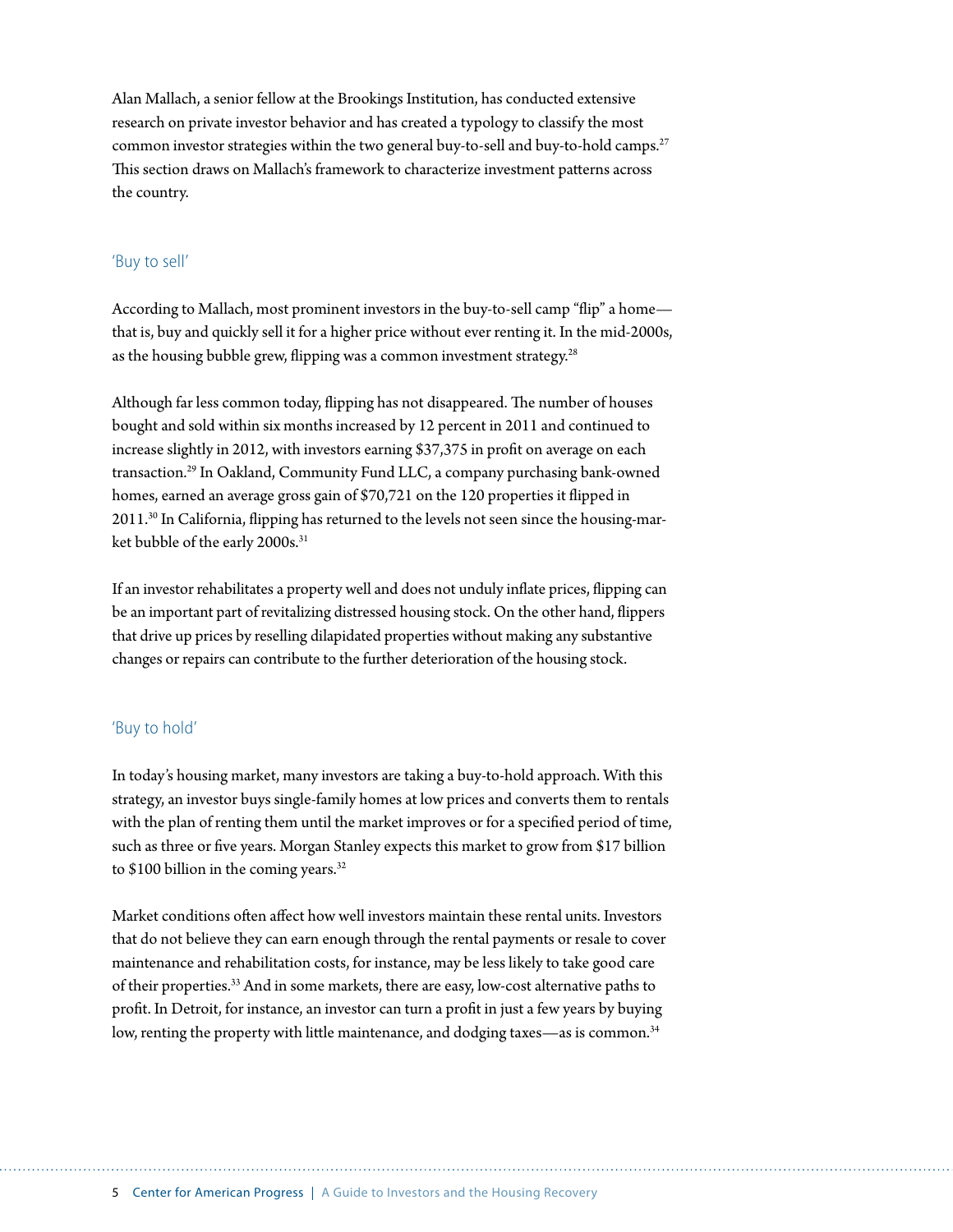Most of the institutional investors that actively purchase single-family homes today plan to rent them for several years.35 With more access to capital, these investors may be better equipped to handle property management than mom-and-pop investors. Yet the extent to which investors renovate or maintain a property may hinge on whether they believe they can recoup the cost through the rental payments and eventual resale.

#### Dumping underperforming properties

Even investors that initially buy a property to hold may abandon a property if they realize that it will not be profitable. While data are not available on the frequency of property abandonment by investors, research suggests that the practice may be fairly common. When an investor buys properties in bulk, the investor may discard the less economical properties.<sup>36</sup> In these cases, the property once again becomes vacant, further delaying the neighborhood's recovery.

## Potential adverse consequences for the housing market and neighborhood stabilization

The influx of investors into the housing market over the past two years has helped buoy the housing market, aid underwater homeowners, and allow some neighborhoods to begin moving forward. Policymakers must pay close attention, however, to the ways in which this investment may impact the housing market and the neighborhoods most affected by new property owners.

#### Are sharp increases in home prices sustainable?

While home prices increased 12 percent nationally over the past year, home prices have increased by more than 20 percent in San Francisco, Phoenix, Las Vegas, and Atlanta and hovered around 15 percent in other key metropolitan areas—raising fears about unsustainable price increases in some parts of the country.<sup>37</sup>

Fitch Ratings sounded the alarm over the rapid price increases, reporting that "recent home price gains recorded in several residential markets are outpacing improvements in fundamentals."38 Furthermore, analysts at Fitch believe that "the growth is being propelled by institutional money."39

In Phoenix and Las Vegas, which are among the metropolitan areas with the highest price increases last year, investors helped fuel the growth. In Phoenix, about 45 percent of the homes purchased in July 2013 were bought with cash, which is a proxy for measuring investor activity.<sup>40</sup> In Las Vegas, the figure was close to a stunning 55 percent.<sup>41</sup>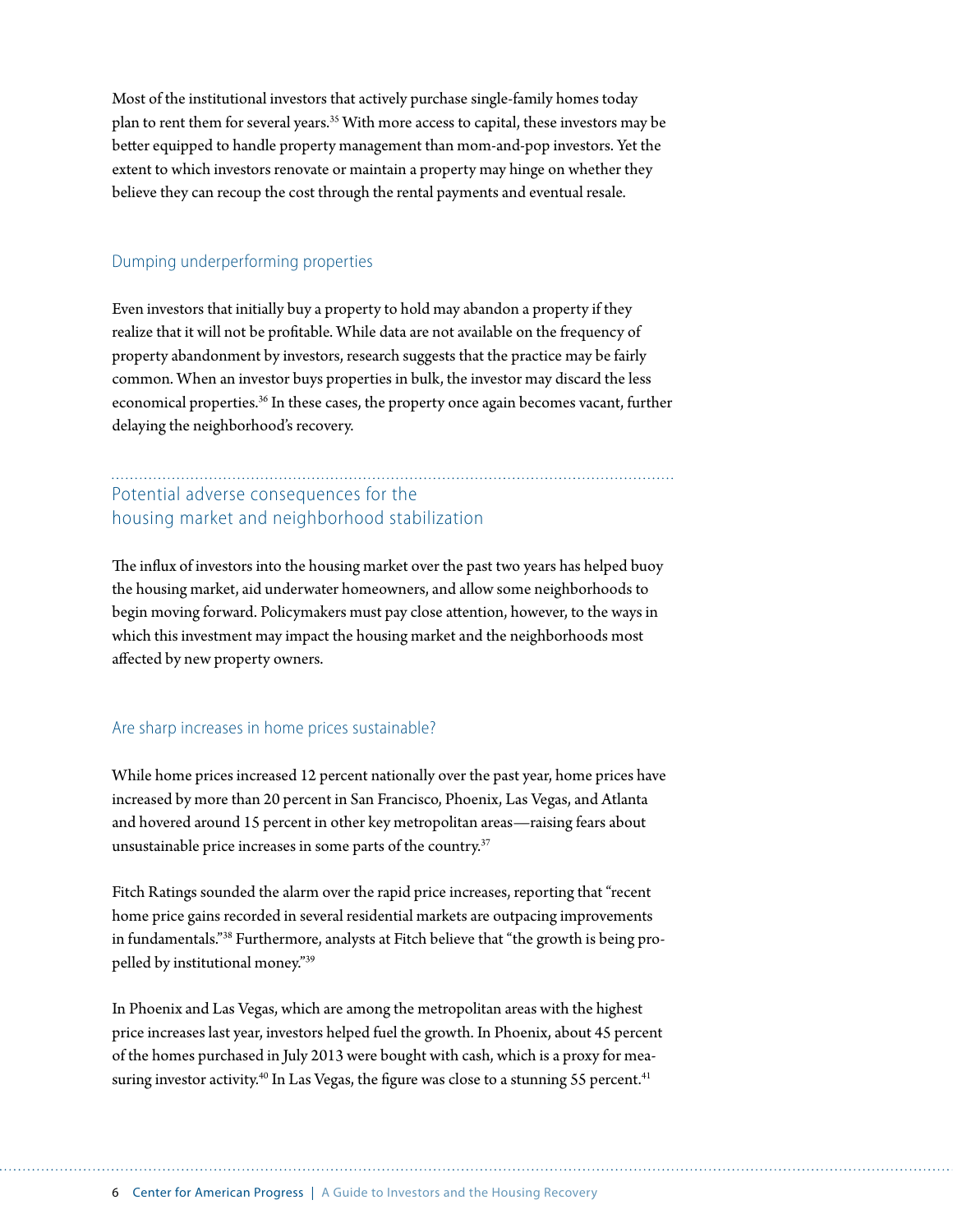In some places, however, the earliest investors, such as Carrington Holding Company and Och-Ziff Capital Management Group LLC, are already leaving the market and looking to sell their portfolios after disappointing initial returns.<sup>42</sup> Colony Capital LLC, another leading investor, has filled just more than half of the 9,931 homes it purchased.<sup>43</sup>

If investor activity is contributing to possible home-price inflation, these local markets are susceptible to sudden price declines when investors exit. A sudden departure by investors would not only hurt housing prices but also deal a second blow to alreadyfragile neighborhoods.

#### Will investors be good landlords?

While investor-owned properties may lead to a greater availability of rental units, particularly in neighborhoods with sparse rental options, families and neighborhoods will not reap the benefits of these new options unless the homes are maintained. As described earlier, individual investors have a mixed record as landlords that varies with local market characteristics.

While we can speculate, we do not know how well institutional investors will fare as landlords and neighbors. According to *The Wall Street Journal*, "investors and analysts have raised concerns about how quickly firms have purchased thousands of homes, and

whether they have the management track record and expertise to oversee the maintenance of properties across the country."44

Managing scattered-site rental is likely to be more costly and more challenging than managing a typical multifamily apartment building. Scattered-site rental units are more geographically dispersed and may require greater staffing to secure the properties, maintain them, and market them when they become vacant.46 There may also be multiple layers of property-management subcontractors between the investors that own the property and the tenant who lives in the property.<sup>47</sup> This distance could make it harder for an investor to ensure quality property management and for a tenant to hold an investor accountable for property conditions.

"[O]wner occupancy rates on REO are falling. Communities have justifiable concerns about that. There is a clear institutionalized preference for investor transactions—they are easier to do and easier to leverage to dispose of REO."45 – Brian Hurley, former president of New Vista Asset Management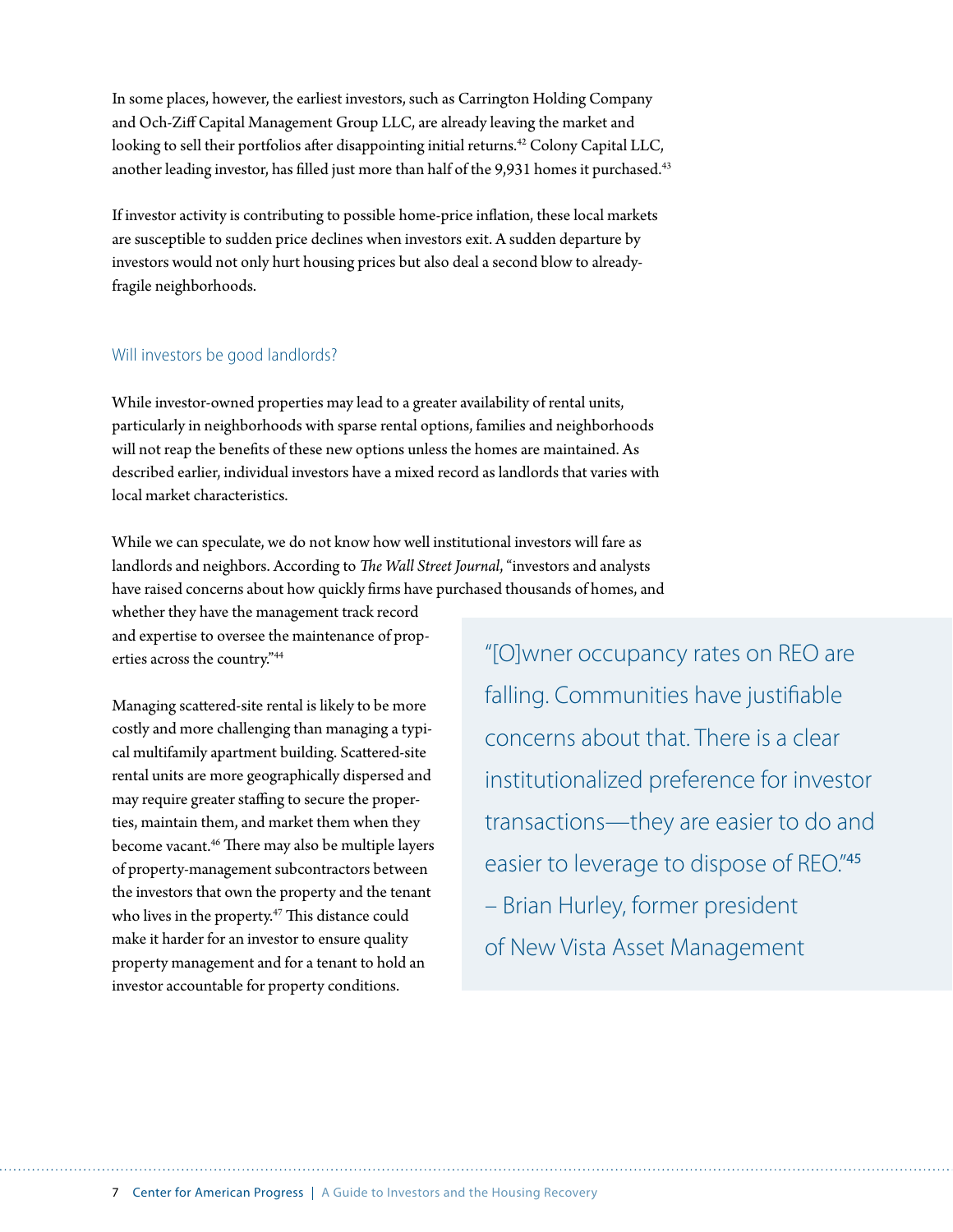Or the investor may leave the property management to the tenants, raising other concerns. In Tampa, Florida, for example, a management company that serves homeowner associations told *The Tampa Tribune* that investors "seem to be relying on their tenants to care for the homes once they move in, and tenants, unfortunately, aren't complying enough."48 Some homeowners associations in the Tampa area are now contemplating new limits on renters.49 This lack of quality property management may further negative assumptions about renters.

#### Are investors crowding out too many potential homeowners?

Community advocates and realtors complain that investor cash purchases often crowd out potential owner-occupant buyers who require financing.<sup>50</sup> In some cases, owner-occupants have trouble accessing credit, or investors flush with cash are simply willing to bid higher. In other cases, sellers who wish to avoid the appraisal process prefer cash buyers.<sup>51</sup>

Pushing out potential homeowners who will live and take root in a neighborhood can hinder neighborhoods struggling to recover from the foreclosure crisis by preventing these communities from reclaiming lost wealth. According to the Pew Research Center, African American and Latino families lost 53 percent and 66 percent of their wealth, respectively, from 2005 to 2009 due to predatory lending and the subsequent recession.<sup>52</sup> If neighborhood residents were to purchase homes at new, lower prices and stay in the neighborhood, the equity would contribute to that family's assets and likely be deployed close to home. The firms and individuals buying distressed properties, however, are typically not located in the communities where they invest, so when investors eventually resell these properties, it is likely that they will take their wealth with them.

What's more, it is not clear that those who invest in houses will show an equal commitment to the surrounding neighborhoods. Owner-occupants, for example, have a vested interest in neighborhood amenities such as good schools, parks, and playgrounds. As a result, owner-occupants tend to be more civically engaged than renters.<sup>53</sup> While investors may recognize that amenities will improve their property's value, they may not be as engaged in the future of the neighborhood.

Tom Deyo, NeighborWorks America deputy director for national initiatives, reflected these concerns in an interview with *Mother Jones* last year, saying, "These investments in rental homes need to be seen as investments in communities, not just as data points on some spreadsheet."54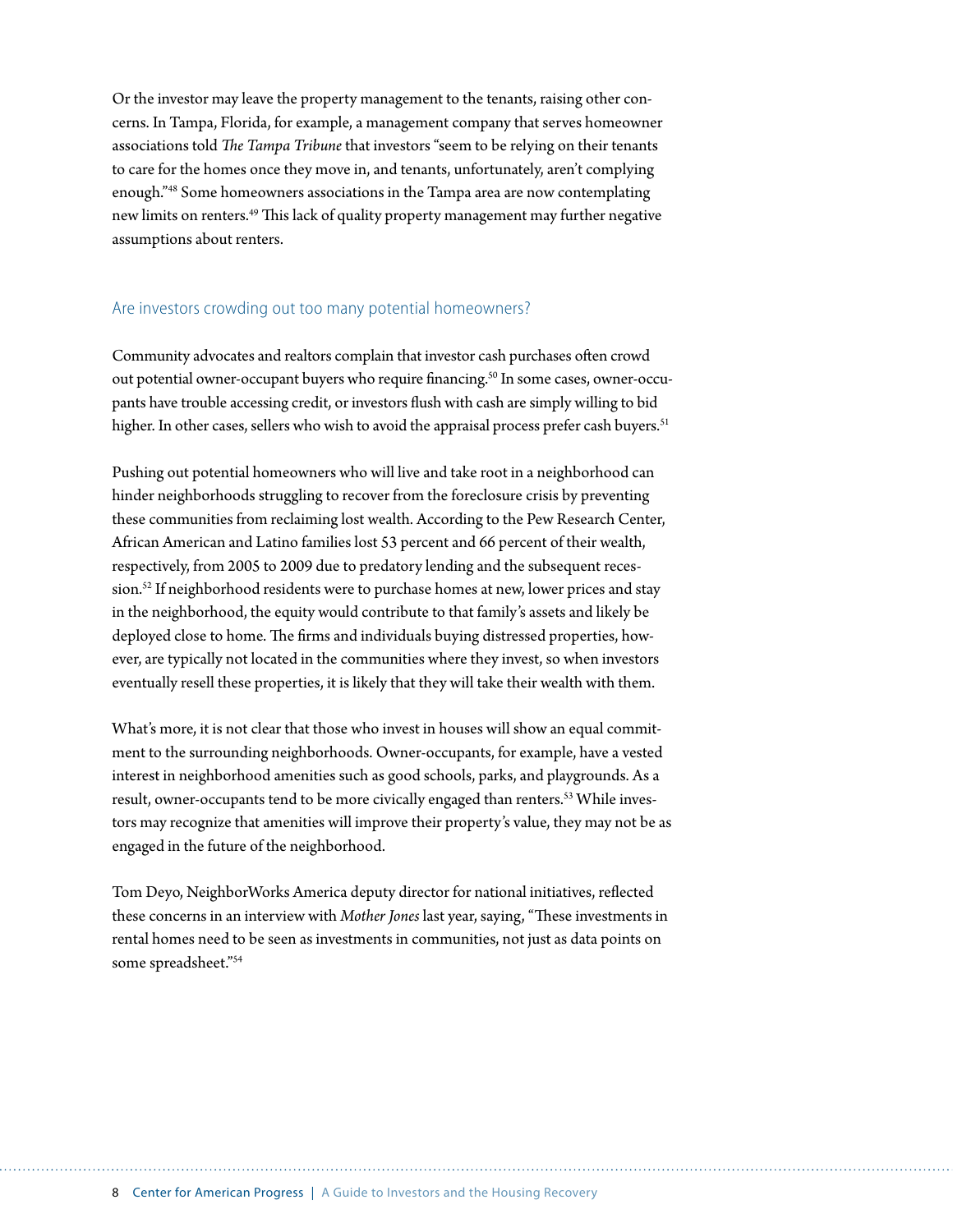### **Community spotlight: Prince George's County, Maryland**

The recession and housing crisis hit Prince George's County especially hard. In 2011, 38 percent of Maryland homes in the foreclosure pipeline were located in Prince George's County.<sup>55</sup> More than half of homeowners in the county still owe more on their homes than they are worth.<sup>56</sup>

Prior to the housing crisis, Prince George's County had a reputation as an affordable area for families and was known as one of the country's most prominent middle-class, majority-African American communities.<sup>57</sup> Part of its success was built on higher-than-average homeownership rates.<sup>58</sup> But after predatory lenders heavily targeted the county, it has suffered mightily during the foreclosure crisis. Foreclosure rates in Prince George's County have persistently been among the highest in the Washington, D.C., region.

Yet as a region bordering Washington, D.C., the county is also close to a thriving metropolitan center and a strong rental market, making it ripe for investment. In many parts of Prince George's County, investors can buy low, confident that they will be able to rent out the property until they sell it for a higher price down the road. Last year, investors made about onethird of home purchases in Prince George's County.<sup>59</sup> Home prices have also increased by 20 percent over the past year—a larger increase than almost anywhere else in the region.<sup>60</sup>

As fewer families build wealth through homeownership in the county and wealth instead transfers to investors, Prince George's County may look very different in the coming years.

## Looking forward: How to build a sustainable housing recovery

Investors can certainly play a role in the U.S. housing recovery. Indeed, in some local housing markets they have already helped halt and even reverse rapid price declines. Policymakers must monitor and manage investors to ensure that they are acting responsibly and playing a stabilizing role in communities.

But investor purchases alone cannot sustain a long-term housing recovery. In order for a housing recovery to last, it must be built on homeowners who are more likely to remain even if investors exit the market in search of more aggressive returns. With that in mind, the Center for American Progress suggests the following strategies for insuring a lasting housing recovery that strengthens the national economy while creating affordable homeownership opportunities for qualified buyers.

#### Step 1: Help homeowners stay in their homes

The housing recovery remains an abstraction for the more than 2 million households still at risk of foreclosure in the United States.<sup>61</sup> When possible, preventing these foreclosures is the first step toward a strong housing recovery. Allowing more of these families to lower their monthly mortgage payments through refinancing or principal reduction could help millions of families avoid foreclosure and likely save money for the U.S. government and lenders. CAP commends the Obama administration for renewing the Home Affordable Refinance Program and Home Affordable Modification Program, which are critical foreclosure-prevention tools. CAP also urges the Federal Housing Finance Agency to allow homeowners with government-backed mortgages to secure more-affordable monthly payments through principal forgiveness.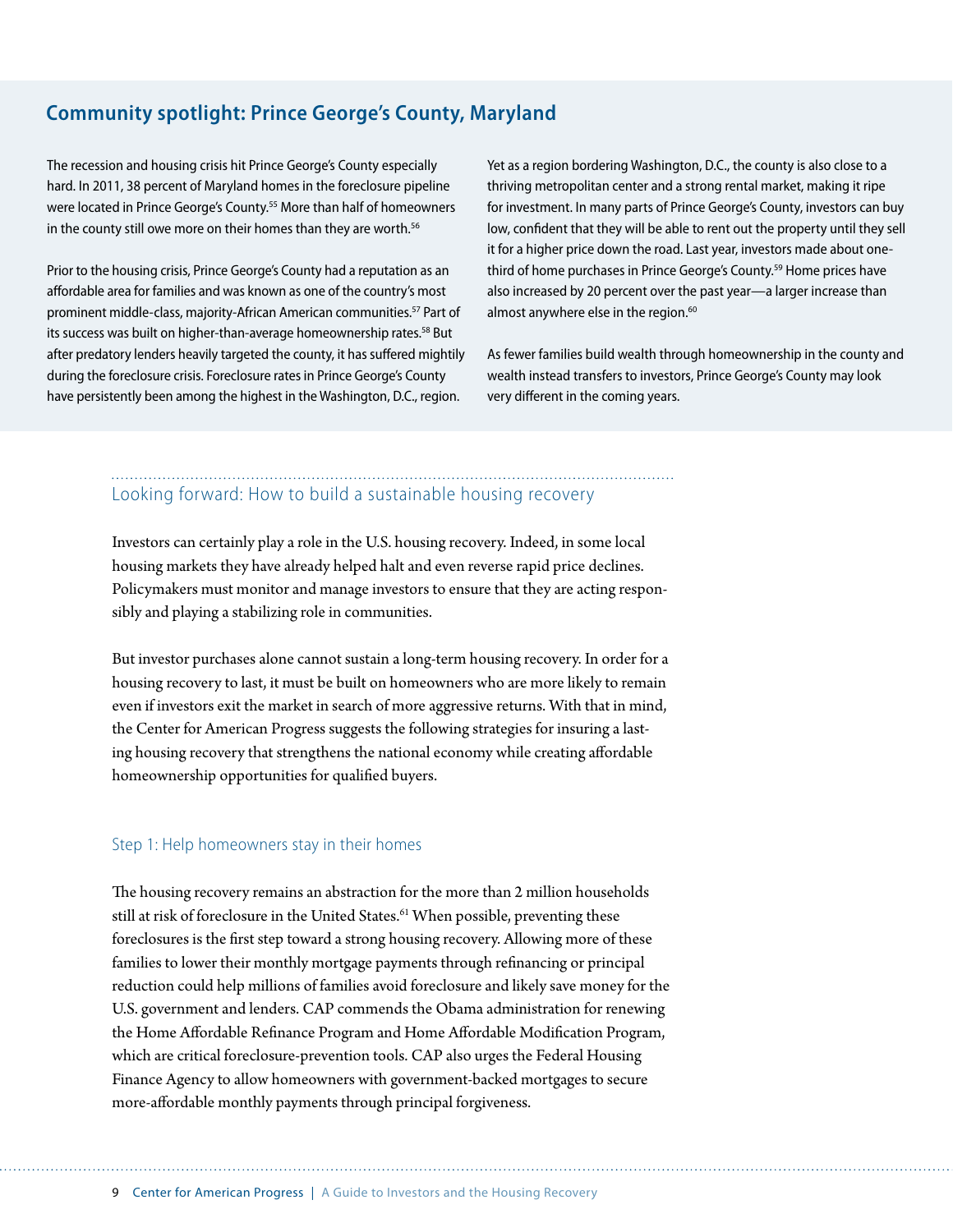#### Step 2: Level the playing field for owner-occupants and mission-driven organizations

Households and community groups that are unable to access credit are struggling to compete with cash investors to buy homes. With a more level playing field, buyers who are more rooted in the community than the average investor would be better positioned to own properties in their neighborhoods. Encouraging more local buyers may be a less risky neighborhood stabilization strategy than relying on outside investors that are less likely to stay.

Some of the tools designed to help families and community groups compete with investors for bank-owned homes—such as "first look" programs—are less useful now that fewer distressed homes are making it all the way through the foreclosure process. Instead, banks are unloading underperforming properties either by selling the underlying mortgage or selling the home via a short sale, or trustee sale. It is harder for owneroccupants to compete in these venues, which require a lot of capital.

Similarly, many institutional investors are buying large portfolios of distressed mortgages directly from financial institutions or through federal sales of nonperforming assets.<sup>62</sup> Owner-occupants do not have access to these sales and it is very challenging for community groups to compete in these arenas. In the Federal Housing Finance Agency's first REO bulk sale last year, community groups failed to win in a single pool.<sup>63</sup>

In future bulk sales of nonperforming assets, governmental agencies should give substantial preference to mission-driven organizations that will work to keep existing homeowners in their homes or resell the property to an owner-occupant at an affordable price. Federal banking regulators should also provide closer scrutiny to the bulk sales of distressed mortgages carried out by private financial institutions to make sure the entities purchasing these assets are well qualified to service the portfolio.

Additionally, the Federal Housing Administration, or FHA, could help nonprofit affordable-housing and community-development groups meet financing challenges by expanding their access to rehabilitation mortgage insurance. The FHA's rehabilitation mortgage insurance, known as its  $203(k)$  program, allows homebuyers to include renovation and repair costs in their mortgage. In recent years, however, this critical financing has been largely unavailable to nonprofits because of administrative hurdles, including unclear underwriting criteria. The FHA should work together with lenders and the affordable-housing community to use the existing 203(k) program and make program improvements so that responsible, well-capitalized nonprofits can use this financing to help rebuild neighborhoods.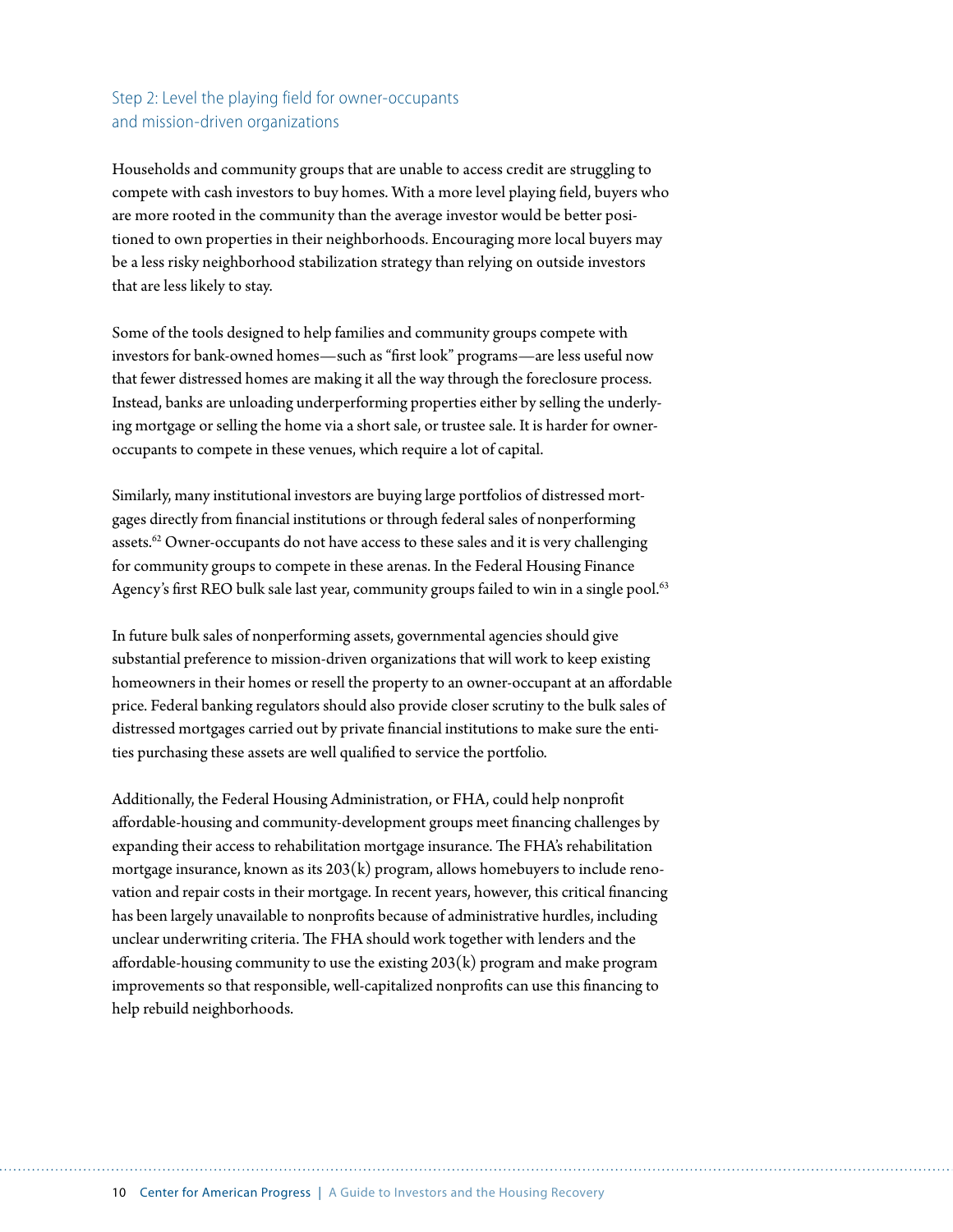#### Step 3: Monitor and manage investors

Ensuring that investors take care of their properties is key to leveraging investment for the benefit of the community rather than to its detriment. In 2010, researchers at PolicyLink and the Local Initiatives Support Corporation, or LISC, took an inventory of approaches at the state and local levels to hold investor-owners accountable and shared proactive strategies for strengthening local code enforcement and improving investor behavior.<sup>64</sup>

These approaches include rental registration and licensing programs that help cities better track investor owners and their properties because, through regular inspections of licensed properties, local governments can quickly detect problem landlords. These strategies for tracking and managing investor-owned properties deserve attention. As communities continue to experience high rates of investor ownership—and especially as relatively untested institutional investors enter communities—local governments must closely monitor investor behavior.

The federal government should also publish assessments of investors that have purchased properties through distressed-asset sales. In 2012, the Federal Housing Finance Agency, or FHFA, sold bulk pools of REO properties that comprised about 1,750 homes to investors in Chicago, Las Vegas, Los Angeles, Phoenix, and parts of Florida.<sup>65</sup> So far, the agency has not released any reporting on the performance of the investors and these pools. Similarly, the FHA has held multiple auctions to sell distressed FHA mortgages—selling more than 45,000 loans since September 2012—but has not posted follow-up performance data.<sup>66</sup>

It is crucial for the FHA and the FHFA to carefully monitor these pools for compliance with the terms of the sale and assess the impact of institutional investors on neighborhoods. The agencies should then release that information to the public to increase transparency and hold investors accountable.<sup>67</sup>

Some of the investors that purchased properties through the FHFA auctions, such as institutional investor Colony Capital LLC, have a large national presence that extends beyond the FHFA pilot program.<sup>68</sup> Moving forward, the FHFA should share more of the lessons learned from the pilot program to help state and federal policymakers better anticipate challenges that may arise in the broader REO market.

#### Step 4: Get the mortgage market working again for America's families

Ultimately, a robust and lasting housing-market recovery will require a resurgence of owner-occupant homebuyers. Yet the ability to secure a mortgage for a home has become elusive to many Americans.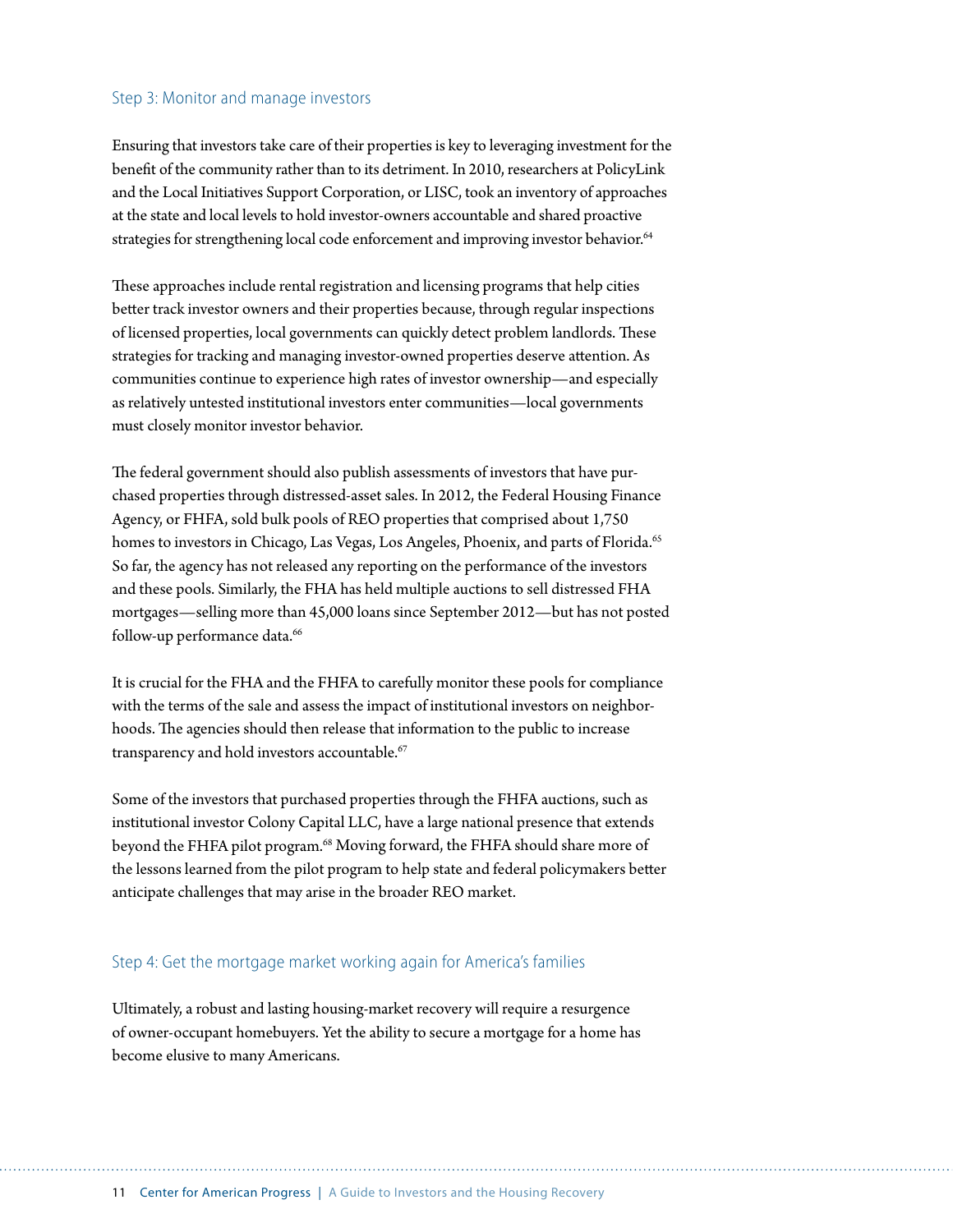Right now, the typical borrower approved for a conventional mortgage has a FICO score of 755<sup>69</sup> and makes a 20 percent down payment on a home. Given that nearly twothirds of Americans have credit scores below 750<sup>70</sup> and that it takes the average family 20 years to save for a 10 percent down payment,<sup>71</sup> the ability to buy a home is increasingly limited to the wealthiest of America's families.

The secondary mortgage market in which investors buy mortgages, package them into securities, and sell them to other investors plays a significant role in whether credit is accessible and affordable to families. Lenders are less likely to make a mortgage loan if they are not confident that they can sell it on the secondary market. Right now, the secondary market is supported in large part by Freddie Mac and Fannie Mae, which were taken over by the government and remain in conservatorship. The confusing objectives of the conservatorship and investor uncertainty have kept credit very tight, especially for first-time homebuyers. In the first quarter of 2013, 76 percent of all mortgages purchased by Fannie Mae and Freddie Mac were made to homeowners who refinanced their existing mortgages, as opposed to financing renters to purchase their homes.<sup>72</sup>

The nation urgently needs housing finance reform to make sure that we have a wellfunctioning secondary market that can serve all communities.

#### Conclusion

Investors can and should be part of our nation's housing recovery, but there are serious risks associated with leaving neighborhood recovery in the hands of private investors. In order to make sure neighborhoods reap the benefits of this new investment, we must make sure investors are well monitored and managed at the local level. As bigger, relatively untested institutional investors enter the market, local officials should pay particular attention to how well they care for their properties. Federal regulators must also pay attention to the activities of institutional investors, particularly if a new market develops for securities backed by these investor-owned properties.

We must also redouble efforts to build a robust housing recovery that will allow communities and families the opportunity to rebuild. The housing market will not fully recover until we fully address the foreclosure crisis and fix the mortgage market so that creditworthy families can once again buy homes.

*Sarah Edelman is a Policy Analyst with the Housing team at the Center for American Progress. Thanks to Jessica Kaushal for her research assistance.*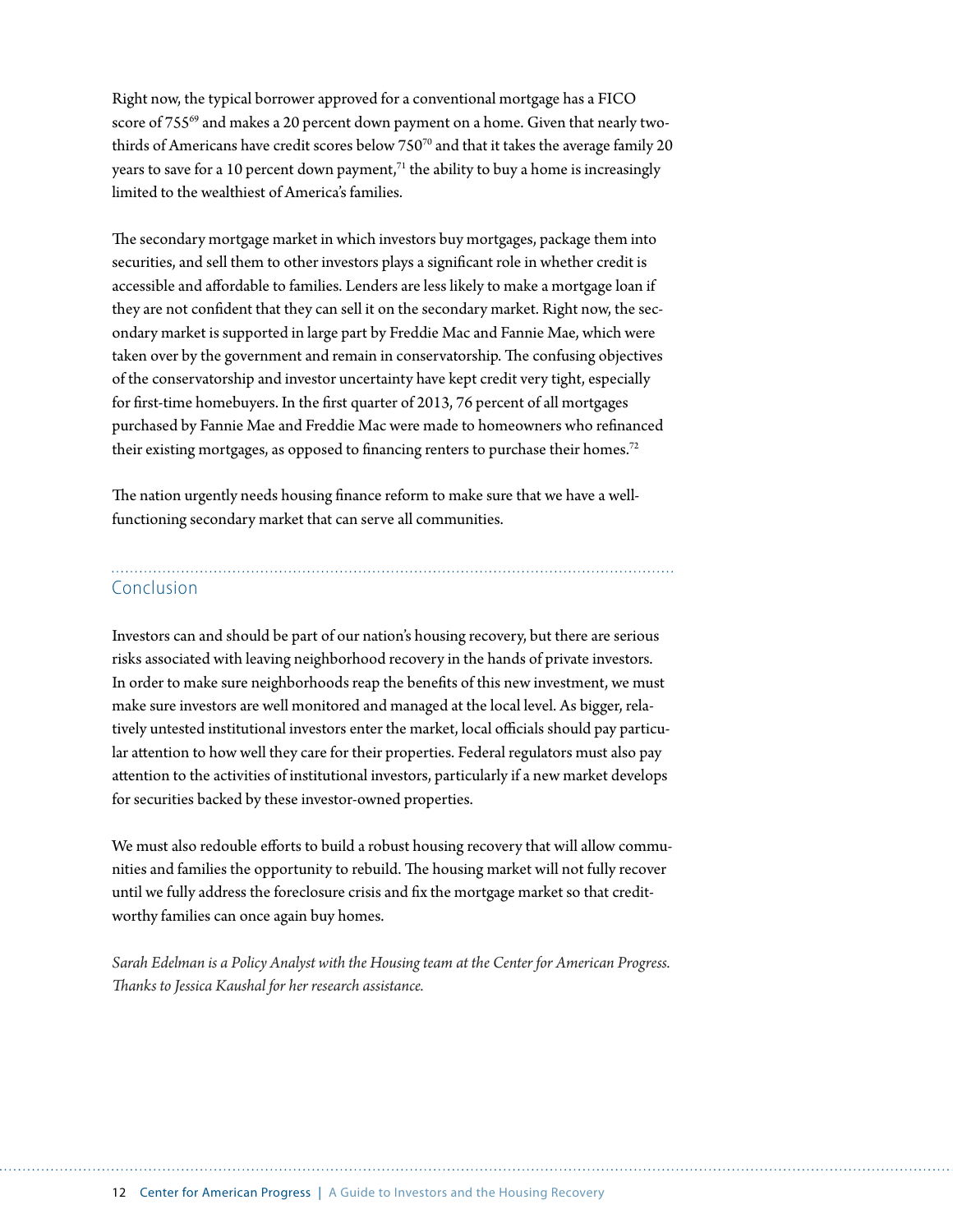#### Endnotes

- 1 54.5 percent of home purchases in Las Vegas in July 2013 were made in all cash. See Bill McBride, "Lawler: Table of Distressed Sales and Cash buyers for Selected Cities in July," Calculated Risk Finance & Economics, August 21, 2013, available at [http://www.calculatedriskblog.com/2013/08/](http://www.calculatedriskblog.com/2013/08/lawler-table-of-distressed-sales-and.html) [lawler-table-of-distressed-sales-and.html.](http://www.calculatedriskblog.com/2013/08/lawler-table-of-distressed-sales-and.html)
- 2 Alejandro Lazo and Andrew Tangel, "Wall Street firms become landlords in buy-to-rent industry," *Los Angeles Times,*  July 31, 2013, available at [http://www.latimes.com/busi](http://www.latimes.com/business/la-fi-wall-street-landlords-20130801,0,4294406.story)[ness/la-fi-wall-street-landlords-20130801,0,4294406.story.](http://www.latimes.com/business/la-fi-wall-street-landlords-20130801,0,4294406.story)
- 3 Jeannette Neumann, "Blackstone, Deutsche Bank in Talks to Sell Bond Backed by Home Rentals," *The Wall Street Journal*, July 30, 2013, available at [http://online.wsj.com/article/SB10](http://online.wsj.com/article/SB10001424127887324170004578638093802889384.html) [001424127887324170004578638093802889384.html](http://online.wsj.com/article/SB10001424127887324170004578638093802889384.html).
- 4 Sam Khater, "Real Estate and the Impact of Cash Sales," *The MarketPulse* 2 (7) (2013): 3–6, available at [http://www.](http://www.corelogic.com/downloadable-docs/MarketPulse_2013-July.pdf) [corelogic.com/downloadable-docs/MarketPulse\\_2013-July.](http://www.corelogic.com/downloadable-docs/MarketPulse_2013-July.pdf) [pdf](http://www.corelogic.com/downloadable-docs/MarketPulse_2013-July.pdf).
- 5 John Gittelsohn and Heather Perlberg, "Deutsche Bank Leading Wall Street Rental Loans: Mortgages," Bloomberg, June 17, 2013, available at [http://www.bloomberg.com/](http://www.bloomberg.com/news/2013-06-17/deutsche-bank-leading-wall-street-rental-loans-mortgages.html) [news/2013-06-17/deutsche-bank-leading-wall-street-rental](http://www.bloomberg.com/news/2013-06-17/deutsche-bank-leading-wall-street-rental-loans-mortgages.html)[loans-mortgages.html.](http://www.bloomberg.com/news/2013-06-17/deutsche-bank-leading-wall-street-rental-loans-mortgages.html)
- 6 Khater, "Real Estate and the Impact of Cash Sales."
- 7 Ted Cornwell, "Bulk Sales Don't Loom So Large," National Mortgage News, February 11, 2013, available at [http://www.](http://www.nationalmortgagenews.com/blogs/hearing/bulk-sales-do-not-loom-so-large-1034481-1.html) [nationalmortgagenews.com/blogs/hearing/bulk-sales-do](http://www.nationalmortgagenews.com/blogs/hearing/bulk-sales-do-not-loom-so-large-1034481-1.html)[not-loom-so-large-1034481-1.html](http://www.nationalmortgagenews.com/blogs/hearing/bulk-sales-do-not-loom-so-large-1034481-1.html); Brian Hurley, telephone interview with author, August 2013.
- 8 Khater, "Real Estate and the Impact of Cash Sales."
- 9 Neumann, "Blackstone, Deutsche Bank in Talks to Sell Bond Backed by Home Rentals."
- 10 Federal Reserve, "B.100 Balance Sheet of Households and Nonprofit Organizations," June 6, 2013, available at [http://](http://www.federalreserve.gov/releases/z1/current/z1r-5.pdf) [www.federalreserve.gov/releases/z1/current/z1r-5.pdf](http://www.federalreserve.gov/releases/z1/current/z1r-5.pdf).
- 11 Heather Perlberg and John Gittlesohn, "Blackstone Raises \$5 Billion Rental Bet With Lending Arm," Bloomberg, July 8, 2013, available at [http://www.bloomberg.com/news/2013-](http://www.bloomberg.com/news/2013-07-08/blackstone-raises-5-billion-rental-bet-with-lending-arm.html) [07-08/blackstone-raises-5-billion-rental-bet-with-lending](http://www.bloomberg.com/news/2013-07-08/blackstone-raises-5-billion-rental-bet-with-lending-arm.html)[arm.html.](http://www.bloomberg.com/news/2013-07-08/blackstone-raises-5-billion-rental-bet-with-lending-arm.html)
- 12 Sam Khater, "The Rise of Institutional Investors and the Decline of REOs," *The MarketPulse* 2 (3) (2013): 3–5.
- 13 Nathaniel Popper, "Behind the Rise in House Prices, Wall Street Buyers," DealBook, June 3, 2013, available at [http://](http://dealbook.nytimes.com/2013/06/03/behind-the-rise-in-house-prices-wall-street-buyers/?_r=0) [dealbook.nytimes.com/2013/06/03/behind-the-rise-in](http://dealbook.nytimes.com/2013/06/03/behind-the-rise-in-house-prices-wall-street-buyers/?_r=0)[house-prices-wall-street-buyers/?\\_r=0.](http://dealbook.nytimes.com/2013/06/03/behind-the-rise-in-house-prices-wall-street-buyers/?_r=0)
- 14 John Gittelsohn and Heather Perlberg, "Blackstone Rushes \$2.5 Billion Purchase as Homes Rise," Bloomberg, January 9, 2013, available at http://www.bloomberg.com/ news/2013-01-09/blackstone-steps-up-home-buying-asprices-jumpmortgages.html; Patrick Kennedy, "Silver Bay Realty Trust IPO raises \$245 million," Star Tribune, December 14, 2012, available at http://www.startribune.com/business/183592621.html.
- 15 Silver Bay Realty Trust Corp., Securities and Exchange Commission filings, Form S-11, March 11, 2013, available at [http://secfilings.nasdaq.com/filingFrameset.asp?FileNa](http://secfilings.nasdaq.com/filingFrameset.asp?FileName=0001104659-13-019347.txt&FilePath=\2013\03\11\&CoName=SILVER+BAY+REALTY+TRUST+CORP.&FormType=S-11%2FA&RcvdDate=3%2F11%2F2013&pdf) [me=0001104659-13-019347.txt&FilePath=\2013\03\11\&Co](http://secfilings.nasdaq.com/filingFrameset.asp?FileName=0001104659-13-019347.txt&FilePath=\2013\03\11\&CoName=SILVER+BAY+REALTY+TRUST+CORP.&FormType=S-11%2FA&RcvdDate=3%2F11%2F2013&pdf) [Name=SILVER+BAY+REALTY+TRUST+CORP.&FormType=S-1](http://secfilings.nasdaq.com/filingFrameset.asp?FileName=0001104659-13-019347.txt&FilePath=\2013\03\11\&CoName=SILVER+BAY+REALTY+TRUST+CORP.&FormType=S-11%2FA&RcvdDate=3%2F11%2F2013&pdf) [1%2FA&RcvdDate=3%2F11%2F2013&pdf](http://secfilings.nasdaq.com/filingFrameset.asp?FileName=0001104659-13-019347.txt&FilePath=\2013\03\11\&CoName=SILVER+BAY+REALTY+TRUST+CORP.&FormType=S-11%2FA&RcvdDate=3%2F11%2F2013&pdf)=.

16 Kennedy, "Silver Bay Realty Trust IPO raises \$245 million.

- 17 Mark Heschmeyer, "Single-Family Rental REITs Continue Tapping Capital Markets," CoStar Group, May 22, 2013, available at [http://www.costar.com/News/Article/Single-Family-](http://www.costar.com/News/Article/Single-Family-Rental-REITs-Continue-Tapping-Capital-Markets/148773)[Rental-REITs-Continue-Tapping-Capital-Markets/148773](http://www.costar.com/News/Article/Single-Family-Rental-REITs-Continue-Tapping-Capital-Markets/148773).
- 18 Silver Bay Realty Trust Corp., "Portfolio Overview," Keefe, Bruyette & Woods 2013 Mortgage Finance Conference, March 2013, available at [http://investors.silverbayrealty](http://investors.silverbayrealtytrustcorp.com/Cache/1500049868.PDF?Y=&O=PDF&D=&FID=1500049868&T=&IID=4335231)[trustcorp.com/Cache/1500049868.PDF?Y=&O=PDF&D=](http://investors.silverbayrealtytrustcorp.com/Cache/1500049868.PDF?Y=&O=PDF&D=&FID=1500049868&T=&IID=4335231) [&FID=1500049868&T=&IID=4335231](http://investors.silverbayrealtytrustcorp.com/Cache/1500049868.PDF?Y=&O=PDF&D=&FID=1500049868&T=&IID=4335231); Silver Bay Realty Trust Corp., Securities and Exchange Commission Form 10-Q, March 31, 2013, available at [http://www.sec.gov/](http://www.sec.gov/Archives/edgar/data/1557255/000110465913041474/a13-8933_110q.htm#CondensedConsolidatedStatementOfO_150444) [Archives/edgar/data/1557255/000110465913041474/](http://www.sec.gov/Archives/edgar/data/1557255/000110465913041474/a13-8933_110q.htm#CondensedConsolidatedStatementOfO_150444) [a13-8933\\_110q.htm#CondensedConsolidatedStatementO](http://www.sec.gov/Archives/edgar/data/1557255/000110465913041474/a13-8933_110q.htm#CondensedConsolidatedStatementOfO_150444) [fO\\_150444.](http://www.sec.gov/Archives/edgar/data/1557255/000110465913041474/a13-8933_110q.htm#CondensedConsolidatedStatementOfO_150444)
- 19 Khater, "The Rise of Institutional Investors and the Decline of REOs."
- 20 John Gittelsohn, "An Early Investor Says Buy-to-Rent Housing is Over," *Bloomberg Businessweek*, June 6, 2013, available at [http://www.businessweek.com/articles/2013-06-06/an](http://www.businessweek.com/articles/2013-06-06/an-early-investor-says-buy-to-rent-housing-is-over)[early-investor-says-buy-to-rent-housing-is-over](http://www.businessweek.com/articles/2013-06-06/an-early-investor-says-buy-to-rent-housing-is-over).
- 21 Kayla Tausche, "Blackstone's Housing Bet Swells to \$4.5 Billion," CNBC, May 2, 2013, available at [http://www.cnbc.com/](http://www.cnbc.com/id/100701436) [id/100701436.](http://www.cnbc.com/id/100701436)
- 22 Ingrid Gould Ellen, Josiah Madar, and Mary Weselcouch, "The Foreclosure Crisis and Community Development: Exploring REO Dynamics in Hard-Hit Neighborhoods." Working Paper (New York University Furnam Center for Real Estate and Urban Policy, 2013), available at [http://furmancenter.](http://furmancenter.org/files/publications/REOHardHitWorkingPaperApril2013.pdf) [org/files/publications/REOHardHitWorkingPaperApril2013.](http://furmancenter.org/files/publications/REOHardHitWorkingPaperApril2013.pdf) [pdf](http://furmancenter.org/files/publications/REOHardHitWorkingPaperApril2013.pdf).
- 23 Dan Immergluck, "The Role of Investors in the Single-Family Market in Distressed Neighborhoods: The Case of Atlanta." Working Paper (Harvard Joint Center on Housing Studies, 2013), available at [http://www.jchs.harvard.edu/sites/jchs.](http://www.jchs.harvard.edu/sites/jchs.harvard.edu/files/w13-2_immergluck.pdf) [harvard.edu/files/w13-2\\_immergluck.pdf;](http://www.jchs.harvard.edu/sites/jchs.harvard.edu/files/w13-2_immergluck.pdf) Frank Ford, telephone interview with author, Washington, D.C., April 2013.
- 24 Steve King, "Who Owns Your Neighborhood? The Role of Investors in Post-Foreclosure Oakland," Urban Strategies Council, June 28, 2012, available at http://www.infoalamedacounty.org/images/stories/Reports/WhoOwnsYourNeighborhood\_Report.pdf
- 25 Annys Shin, "A wave of foreclosures then a land rush in Prince George's," *The Washington Post*, April 1, 2013, available at [http://articles.washingtonpost.com/2013-04-01/](http://articles.washingtonpost.com/2013-04-01/local/38187836_1_auctioneer-speculators-prices) [local/38187836\\_1\\_auctioneer-speculators-prices](http://articles.washingtonpost.com/2013-04-01/local/38187836_1_auctioneer-speculators-prices).
- 26 Alan Mallach, "Meeting the Challenge of Distressed Property Investors in America's Neighborhoods" (New York: Local Initiatives Support Corporation, 2010), available at [http://](http://www.stablecommunities.org/sites/all/files/library/1228/distressed-property-investors-mallach.pdf) [www.stablecommunities.org/sites/all/files/library/1228/](http://www.stablecommunities.org/sites/all/files/library/1228/distressed-property-investors-mallach.pdf) [distressed-property-investors-mallach.pdf;](http://www.stablecommunities.org/sites/all/files/library/1228/distressed-property-investors-mallach.pdf) Chris Christoff, "Detroit Housing's for Sale, and Global Investors Want In," *Bloomberg Businessweek*, January 24, 2013, available at [http://www.businessweek.com/articles/2013-01-24/detroit](http://www.businessweek.com/articles/2013-01-24/detroit-housings-for-sale-and-global-investors-want-in)[housings-for-sale-and-global-investors-want-in.](http://www.businessweek.com/articles/2013-01-24/detroit-housings-for-sale-and-global-investors-want-in)
- 27 Mallach, "Meeting the Challenge of Distressed Property Investors in America's Neighborhoods."
- 28 Andrew Haughwout and others, "Real Estate Investors, the Leverage Cycle, and the Housing Market Crisis" (New York: Federal Reserve Bank of New York, 2011), available at [http://](http://www.newyorkfed.org/research/staff_reports/sr514.pdf) [www.newyorkfed.org/research/staff\\_reports/sr514.pdf.](http://www.newyorkfed.org/research/staff_reports/sr514.pdf)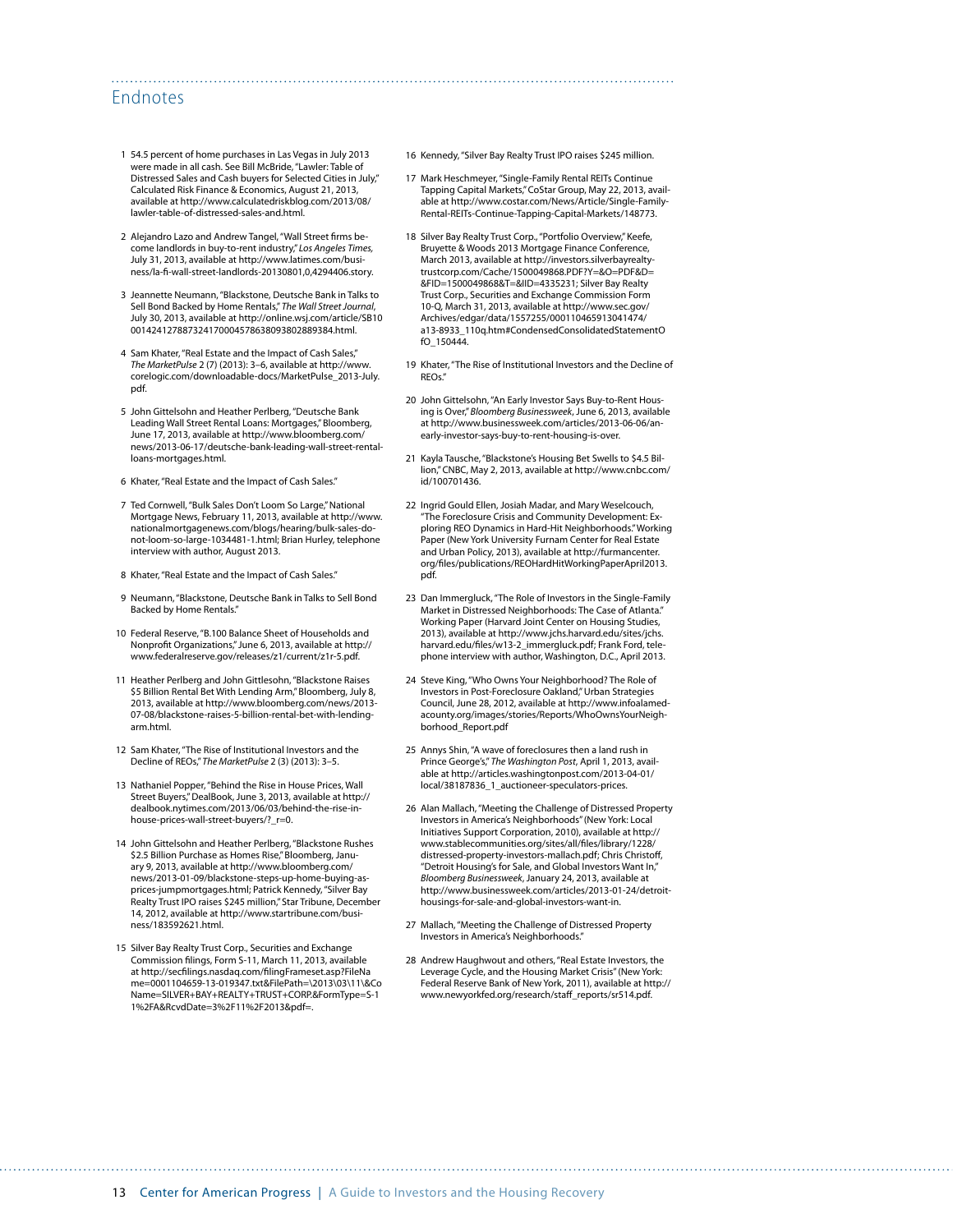- 29 Chris Taylor, "The New Rules of House Flipping," Reuters, April 18, 2013, available at [http://www.reuters.](http://www.reuters.com/article/2013/04/18/us-housing-flipping-idUSBRE93H0OI20130418) [com/article/2013/04/18/us-housing-flipping-idUSBRE-](http://www.reuters.com/article/2013/04/18/us-housing-flipping-idUSBRE93H0OI20130418)[93H0OI20130418.](http://www.reuters.com/article/2013/04/18/us-housing-flipping-idUSBRE93H0OI20130418)
- 30 King, "Who Owns Your Neighborhood?"
- 31 Jennifer Medina and Katharine Seelye, "As Home Sales Heat Up Again, Buyers Must Resort to Cold Cash," *The New York Times*,June 8, 2013, available at [http://www.nytimes.](http://www.nytimes.com/2013/06/09/us/cash-is-fueling-quick-home-sales.html?pagewanted=all) [com/2013/06/09/us/cash-is-fueling-quick-home-sales.](http://www.nytimes.com/2013/06/09/us/cash-is-fueling-quick-home-sales.html?pagewanted=all) [html?pagewanted=all.](http://www.nytimes.com/2013/06/09/us/cash-is-fueling-quick-home-sales.html?pagewanted=all)
- 32 Lazo and Tangel, "Wall Street firms become landlords in buyto-rent industry.
- 33 Mallach, "Meeting the Challenge of Distressed Property Investors in America's Neighborhoods."
- 34 Alan Mallach, "Renters, Homeowners & Investors," presentation at the Federal Reserve Conference, February 26, 2013, excerpt available at [http://www.federalreserve.gov/newsev](http://www.federalreserve.gov/newsevents/conferences/Mallach-20130226.pdf)[ents/conferences/Mallach-20130226.pdf.](http://www.federalreserve.gov/newsevents/conferences/Mallach-20130226.pdf)
- 35 David Dayen, "Your New Landlord Works on Wall Street," The New Republic, February 12, 2013, available at http://www. newrepublic.com/article/112395/wall-street-hedge-fundsbuy-rental-properties.
- 36 Immergluck, "The Role of Investors in the Single-Family Market in Distressed Neighborhoods."
- 37 S&P Dow Jones Indices, "Home Prices Continue to Increase in May 2013 According to the S&P/Case-Shiller Home Price Indices," Press release, July 30, 2013, available at [https://](https://www.spice-indices.com/idpfiles/spice-assets/resources/public/documents/19529_cshomeprice-release-0730.pdf?force_download=true) [www.spice-indices.com/idpfiles/spice-assets/resources/](https://www.spice-indices.com/idpfiles/spice-assets/resources/public/documents/19529_cshomeprice-release-0730.pdf?force_download=true) [public/documents/19529\\_cshomeprice-release-0730.](https://www.spice-indices.com/idpfiles/spice-assets/resources/public/documents/19529_cshomeprice-release-0730.pdf?force_download=true) [pdf?force\\_download=true](https://www.spice-indices.com/idpfiles/spice-assets/resources/public/documents/19529_cshomeprice-release-0730.pdf?force_download=true).
- 38 Fitch Ratings, "US Residential Recovery Too Fast in Some Local Economies," Press release, May 28, 2013, available at [http://www.fitchratings.com/gws/en/fitchwire/fitchwirearti](http://www.fitchratings.com/gws/en/fitchwire/fitchwirearticle/US-Residential-Recovery?pr_id=792238)[cle/US-Residential-Recovery?pr\\_id=792238.](http://www.fitchratings.com/gws/en/fitchwire/fitchwirearticle/US-Residential-Recovery?pr_id=792238)
- 39 Popper, "Behind the Rise in House Prices, Wall Street Buyers."
- 40 McBride, "Lawler: Table of Distressed Sales and Cash buyers for Selected Cities in July."
- 41 Ibid.
- 42 Matthew Goldstein and Jennifer Ablan, "Exclusive: Och-Ziff hedge fund looks to exit landlord business," Reuters, October 17, 2012, available at [http://www.reuters.com/](http://www.reuters.com/article/2012/10/17/us-foreclosed-hedgefunds-idUSBRE89G1TE20121017) [article/2012/10/17/us-foreclosed-hedgefunds-idUSBRE89G-](http://www.reuters.com/article/2012/10/17/us-foreclosed-hedgefunds-idUSBRE89G1TE20121017)[1TE20121017](http://www.reuters.com/article/2012/10/17/us-foreclosed-hedgefunds-idUSBRE89G1TE20121017).
- 43 Bill Stoller, "Single-Family REIT IPOs: Too Early for Wall Street?", The Motley Fool, June 25, 2013, available at [http://](http://beta.fool.com/45acpbullseye/2013/06/25/single-family-reit-ipos-too-early-for-wall-street/37596/) [beta.fool.com/45acpbullseye/2013/06/25/single-family-reit](http://beta.fool.com/45acpbullseye/2013/06/25/single-family-reit-ipos-too-early-for-wall-street/37596/)[ipos-too-early-for-wall-street/37596/.](http://beta.fool.com/45acpbullseye/2013/06/25/single-family-reit-ipos-too-early-for-wall-street/37596/)
- 44 Neumann, "Blackstone, Deutsche Bank in Talks to Sell Bond Backed by Home Rentals."
- 45 Community Development Department, Federal Reserve Bank of Cleveland, "Banker's Primer to Managing Vacant Residential Property for Stable Neighborhoods" (2012), available at [http://www.clevelandfed.org/community\\_de](http://www.clevelandfed.org/community_development/publications/primer.pdf)[velopment/publications/primer.pdf.](http://www.clevelandfed.org/community_development/publications/primer.pdf)
- 46 Ivan Levi, "Stabilizing Neighborhoods Impacted by Concentrated Foreclosures: Scattered-Site Rental Housing Challenges and Opportunities" (Washington and Cambridge, Massachusetts: NeighborWorks America and Harvard Joint Center for Housing Studies, 2009), available at [http://140.247.195.238/sites/jchs.harvard.edu/files/w10-](http://140.247.195.238/sites/jchs.harvard.edu/files/w10-1_levi.pdf) [1\\_levi.pdf](http://140.247.195.238/sites/jchs.harvard.edu/files/w10-1_levi.pdf).
- 47 Hurley, interview with author.
- 48 Michael Sasso, "Homeowner groups wary of rental boom," *The Tampa Tribune*, July 28, 2013, available at [http://tbo.](http://tbo.com/news/business/homeowner-groups-wary-of-rental-boom-20130728/) [com/news/business/homeowner-groups-wary-of-rental](http://tbo.com/news/business/homeowner-groups-wary-of-rental-boom-20130728/)[boom-20130728/](http://tbo.com/news/business/homeowner-groups-wary-of-rental-boom-20130728/).

#### 49 Ibid.

- 50 Ben Hallman, "As Housing Markets Recover, Wall Street Beats Families to Homes," HuffPost Business, May 20, 2013, available at [http://www.huffingtonpost.com/2013/05/20/](http://www.huffingtonpost.com/2013/05/20/housing-markets-wall-street_n_3281563.html) [housing-markets-wall-street\\_n\\_3281563.html.](http://www.huffingtonpost.com/2013/05/20/housing-markets-wall-street_n_3281563.html)
- 51 Carolyn Said, "Home buyers make cash offers in hot market," *San Francisco Chronicle*, June 10, 2013, available at [http://](http://www.sfchronicle.com/realestate/article/Home-buyers-make-cash-offers-in-hot-market-4585115.php) [www.sfchronicle.com/realestate/article/Home-buyers](http://www.sfchronicle.com/realestate/article/Home-buyers-make-cash-offers-in-hot-market-4585115.php)[make-cash-offers-in-hot-market-4585115.php](http://www.sfchronicle.com/realestate/article/Home-buyers-make-cash-offers-in-hot-market-4585115.php); National Association of Realtors, "Low Valuation in Home Appraisals Causing Steady Level of Contract Glitches," Press release, October 10, 2012, available at http://www.realtor.org/ news-releases/2012/10/low-valuation-in-home-appraisalscausing-steady-level-of-contract-glitches
- 52 Rakesh Kochhar, Richard Fry, and Paul Taylor, "Wealth Gaps Rise to Record Highs Between Whites, Blacks, Hispanics," Pew Research Social & Demographic Trends, July 26, 2011, available at [http://www.pewsocialtrends.org/2011/07/26/wealth](http://www.pewsocialtrends.org/2011/07/26/wealth-gaps-rise-to-record-highs-between-whites-blacks-hispanics/)[gaps-rise-to-record-highs-between-whites-blacks-hispanics/](http://www.pewsocialtrends.org/2011/07/26/wealth-gaps-rise-to-record-highs-between-whites-blacks-hispanics/).
- 53 Kim Manturuk, Mark Lindblad, and Roberto Quercia, "Homeownership and Civic Engagement in Low-Income Urban Neighborhoods: A Longitudinal Analysis," *Urban Affairs Review* 48 (5) (2012): 731–760.
- 54 Josh Harkinson, "Meet Your Hedge Fund Landlord," *Mother Jones*, May 18, 2012, available at [http://www.motherjones.](http://www.motherjones.com/politics/2012/05/carrington-hedge-fund-foreclosure-rental) [com/politics/2012/05/carrington-hedge-fund-foreclosure](http://www.motherjones.com/politics/2012/05/carrington-hedge-fund-foreclosure-rental)[rental.](http://www.motherjones.com/politics/2012/05/carrington-hedge-fund-foreclosure-rental)
- 55 Alex Kellogg, "Racial Gap In Homeownership Widens In U.S. Slump," NPR, August 23, 2011, available at [http://www.npr.](http://www.npr.org/2011/08/24/139877687/racial-gap-in-homeownership-widens-in-u-s-slump) [org/2011/08/24/139877687/racial-gap-in-homeownership](http://www.npr.org/2011/08/24/139877687/racial-gap-in-homeownership-widens-in-u-s-slump)[widens-in-u-s-slump.](http://www.npr.org/2011/08/24/139877687/racial-gap-in-homeownership-widens-in-u-s-slump)
- 56 Shin, "A wave of foreclosures then a land rush in Prince George's."
- 57 Elhae Izadi, "Five Factors Causing the 'Decimation' of the Black Middle Class," DCentric, July 11, 2011, available at [http://dcentric.wamu.org/2011/07/five-factors-causing-the](http://dcentric.wamu.org/2011/07/five-factors-causing-the-decimation-of-the-black-middle-class/index.html)[decimation-of-the-black-middle-class/index.html](http://dcentric.wamu.org/2011/07/five-factors-causing-the-decimation-of-the-black-middle-class/index.html).
- 58 Katrin B. Anacker, James H. Carr, and Archana Pradhan, "Analyzing Foreclosures Among High-Income Black/African American and Hispanic/Latino Borrowers in Prince George's County, Maryland," *Journal of the Housing Education and Research Association* 39 (1) (2012).
- 59 Shin, "A wave of foreclosures then a land rush in Prince George's."
- 60 Kathy Orton, "Home prices rebounding in Prince George's, Prince William," *The Washington Post*, August 12, 2013, available at [http://www.washingtonpost.com/business/](http://www.washingtonpost.com/business/economy/home-prices-rebounding-in-prince-georges-prince-william/2013/08/12/10e5a5f6-0380-11e3-a07f-49ddc7417125_story.html) [economy/home-prices-rebounding-in-prince-georges](http://www.washingtonpost.com/business/economy/home-prices-rebounding-in-prince-georges-prince-william/2013/08/12/10e5a5f6-0380-11e3-a07f-49ddc7417125_story.html)[prince-william/2013/08/12/10e5a5f6-0380-11e3-a07f-](http://www.washingtonpost.com/business/economy/home-prices-rebounding-in-prince-georges-prince-william/2013/08/12/10e5a5f6-0380-11e3-a07f-49ddc7417125_story.html)[49ddc7417125\\_story.html](http://www.washingtonpost.com/business/economy/home-prices-rebounding-in-prince-georges-prince-william/2013/08/12/10e5a5f6-0380-11e3-a07f-49ddc7417125_story.html).
- 61 CoreLogic, "National Foreclosure Report" (2013), available at http://www.corelogic.com/about-us/researchtrends/ national-foreclosure-report.aspx#.Uh9ugX8jPSg.
- 62 Hurley, interview with author.
- 63 Federal Housing Finance Agency, "FHFA Statement on REO Pilot Transactions," Press release, November 1, 2012, available at <http://www.fhfa.gov/webfiles/24609/REOColony.pdf>.
- 64 Sarah Treuhaft, Kalima Rose, and Karen Black, "When Investors Buy Up the Neighborhood: Preventing Investor Ownership from Causing Neighborhood Decline" (Oakland, California: PolicyLink, 2010), available at [http://www.poli](http://www.policylink.org/atf/cf/%7B97c6d565-bb43-406d-a6d5-eca3bbf35af0%7D/WHENINVESTORSBUYUPTHENEIGHBORHOOD.PDF)[cylink.org/atf/cf/%7B97c6d565-bb43-406d-a6d5](http://www.policylink.org/atf/cf/%7B97c6d565-bb43-406d-a6d5-eca3bbf35af0%7D/WHENINVESTORSBUYUPTHENEIGHBORHOOD.PDF) [eca3bbf35af0%7D/WHENINVESTORSBUYUPTHE-](http://www.policylink.org/atf/cf/%7B97c6d565-bb43-406d-a6d5-eca3bbf35af0%7D/WHENINVESTORSBUYUPTHENEIGHBORHOOD.PDF)[NEIGHBORHOOD.PDF;](http://www.policylink.org/atf/cf/%7B97c6d565-bb43-406d-a6d5-eca3bbf35af0%7D/WHENINVESTORSBUYUPTHENEIGHBORHOOD.PDF) Mallach, "Meeting the Challenge of Distressed Property Investors in America's Neighborhoods."
- 65 Federal Housing Finance Agency, "FHFA Announces Pilot REO Property Sales in Hardest-Hit Areas," Press release, February 27, 2012, available at [http://www.fhfa.gov/web](http://www.fhfa.gov/webfiles/23403/REOPR22712F.pdf)[files/23403/REOPR22712F.pdf.](http://www.fhfa.gov/webfiles/23403/REOPR22712F.pdf)